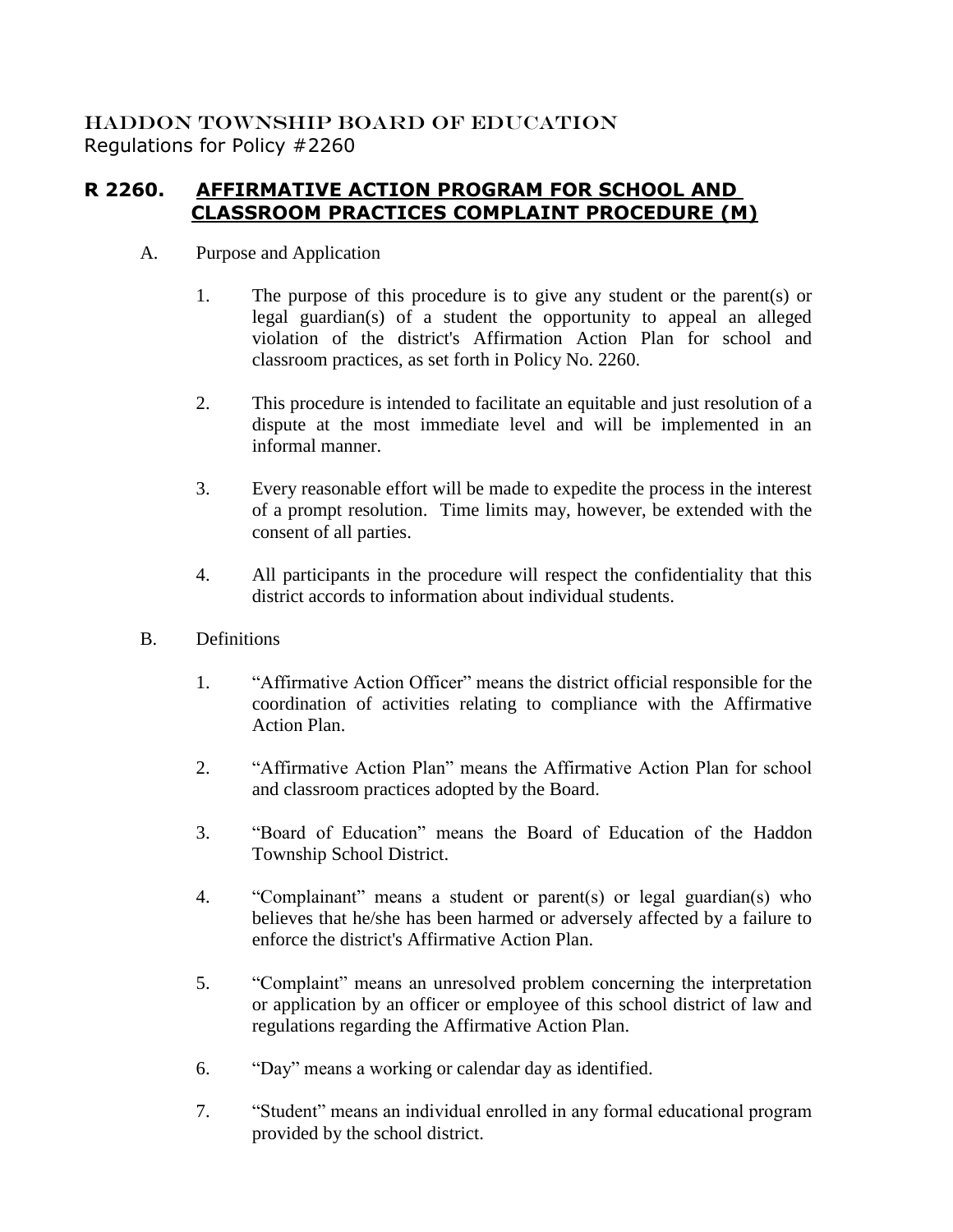- 8. "School district" means the Haddon Township School District.
- 9. "Violation" means the failure of a district official or employee to take the positive steps outlined in Policy No. 2260 and/or included in the Affirmative Action Plan.
- C. Procedure
	- 1. A complainant shall discuss his/her complaint with the staff member most closely involved in an attempt to resolve the matter informally.
	- 2. If the matter is not resolved to the satisfaction of the complainant within thirty working days, the complainant may submit a written complaint to the Affirmative Action Officer. The complaint will include:
		- a. The student's name and, in the complaint of a person acting on behalf of the student, the name and address of the complainant,
		- b. The specific failure to act that the complainant complains of,
		- c. The school employee, if any, responsible for the alleged violation of the Affirmative Action Plan,
		- d. The results of discussions conducted in accordance with paragraph C1, and
		- e. The reasons why those results are not satisfactory.
	- 3. The Affirmative Action Officer will investigate the matter informally and will respond to the complaint in writing no later than seven working days after receipt of the written complaint. A copy of the complaint and the response will be forwarded to the Superintendent.
	- 4. The response of the Affirmative Action Officer may be appealed to the Superintendent in writing within three working days after it has been received by the complainant. The appeal will include the original complaint, the response to the complaint, and the complainant's reason for rejecting the response. A copy of the appeal must be given to the staff member alleged to have violated the Affirmative Action Plan.
	- 5. On his/her timely request (that is, submitted before the expiration of the time within which the Superintendent must render a decision), the complainant will be given an informal hearing before the Superintendent, at a time and place convenient to the parties, but no later than seven working days after the request for a hearing has been submitted. The Superintendent may also require the presence at the hearing of the staff member charged with violation of the Affirmative Action Plan and any other person with knowledge of the violation complained of.